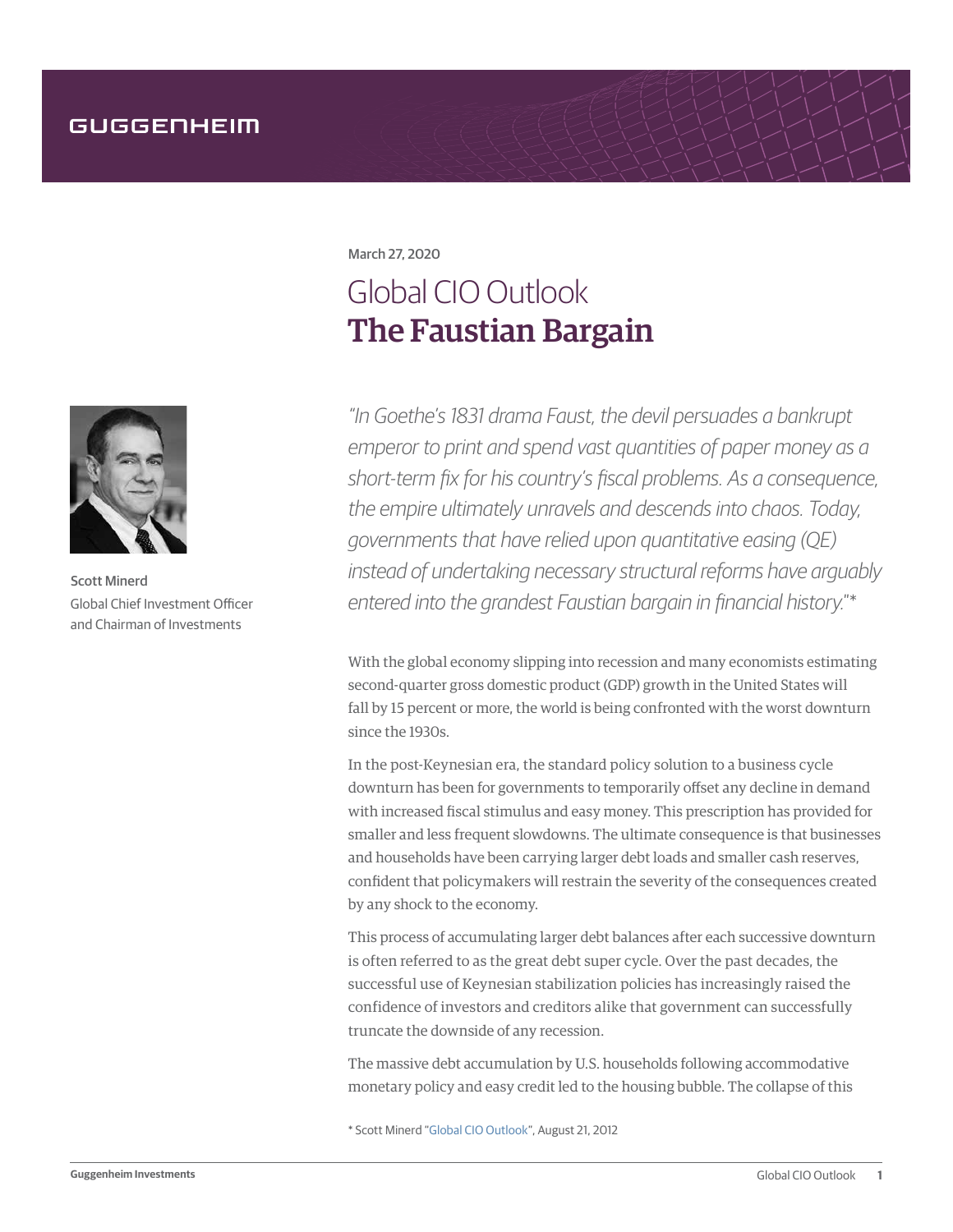bubble destabilized the global financial system and could only be halted with unorthodox monetary policy and fiscal programs that led to partial or total nationalization of many financial institutions and manufacturers.

In the wake of that crisis governments themselves have become highly indebted, requiring virtually continuous support from central banks to acquire that debt to maintain low interest rates to support growth. The average ratio of government debt to GDP for G-7 economies reached 117 percent in 2019, up from 81 percent in 2007. Any attempt to taper or reverse the accumulation of government debt or other assets is quickly reversed as financial markets become unruly and economies slow.

Now faced with the exogenous shock of the COVID-19 pandemic, policymakers are returning to the same tools employed in the financial crisis a decade ago. They are desperately searching for programs that will fill the demand gap created by massive shutdowns and travel restrictions while simultaneously finding ways to prop up businesses that to a large degree are overly indebted as a result of artificially low interest rates from the past decade.

The ultimate policy goal is to stabilize the economy by salvaging industries that will need to provide employment when the pandemic ends. Given the high level of leverage in these companies, any gaps in cashflow will make it impossible for many companies to service their debt. The total debt of U.S. nonfinancial businesses has grown by about \$6 trillion since 2007, while cash on hand has only grown by \$1.7 trillion. A big driver of that debt growth has been buying back stock.

Lending these companies more money will only compound the long run problem resulting from over-leverage and make the companies even more vulnerable to failure in the long run.

We are experiencing the end game of the great debt super cycle. As the private sector has become increasingly over-levered, the baton is being passed to the public sector where resources are so strained that the printing press has become the last resort. At 4.6 percent of GDP, the U.S. federal budget deficit in FY 2019 was larger than anything we've seen outside of a recession or war.

The truth is that the only policy solution short of socialism is to accomplish a great transfer of wealth from investors to debtors. In the normal course, companies reorganize and creditors haircut debts on a case by case basis. This process, however, is time consuming and expensive. Given the systemic nature of the current crisis, the sheer volume of reorganizations would swamp the financial and legal systems and large defaults would be followed by asset liquidations that would depress the value of collateral backing other loans and likely set off a downward spiral.

Another answer is negative interest rates, where creditors accept a slow erosion of value. The hurdle to successfully implement this solution expeditiously seems completely unrealistic. To reach levels of negative interest rates that would effect a solution would require a rapid shift to a cashless global society and an overhaul of